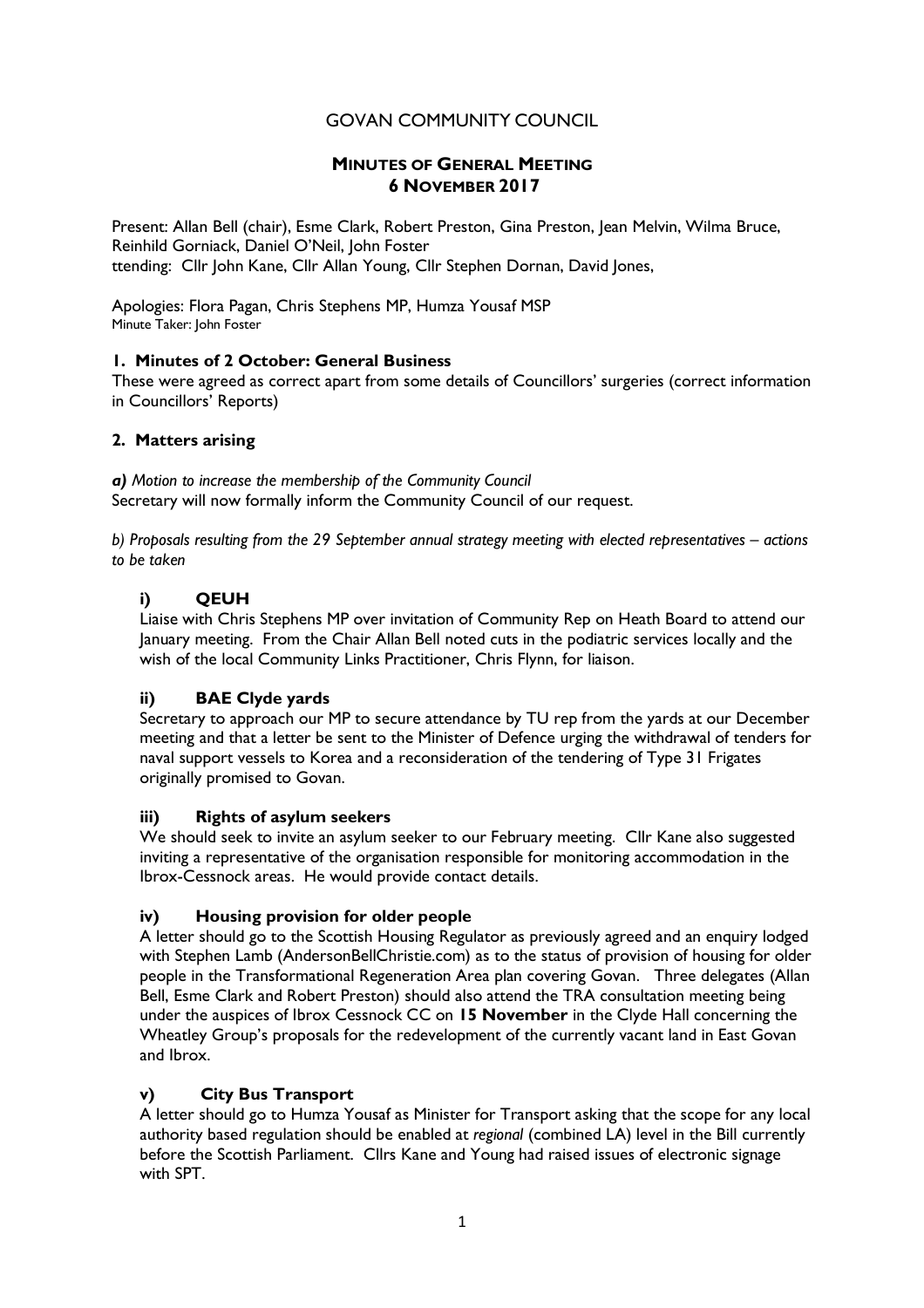### **vi) New joint initiative against dog mess**

Cllr Young and Cllr Kane were jointly seeking to secure resourcing from LES.

#### *c) East Govan*

A communication had been received from Mark Hughes, Vice Chair Ibrox Cessnock CC, asking whether the CC wished to resume its joint initiative with Ibrox-Cessnock to ensure CC representation for East Govan. This was affirmed as policy once it was clear that no initiative was continuing locally for the re-establishment of an East Govan CC. Cllr Kane and Robert Preston would discuss with community leaders in East Govan over the coming week

#### *d) Police Issues*

Allan Bell would report to the police the continuing problem of uninsured motorbikes being used by youngsters in Elder Park and along the Cycle Path.

#### *e) Shopping trolleys*

Humza Yousaf's office was looking into the amendment of legislation to penalise retail chains for uncollected trolleys. Cllr Kane was continuing his dialogue with Asda. Allan Bell would contact Asda's Community Liaison Officer. It was noted most trolley littering currently came from Lidl.

#### *f) Hate Crime*

Cllr Kane reported that Hate Crime deterrence was now incorporated into all Locality Plans.

#### *g) Mary Barbour statue*

The unveiling had now been postponed till International Women's Day 8 March 2018 in order to ensure that all necessary preparation work on the site could be safely completed and full legal agreement secured from the SPT Board. All previous arrangements with local schools and donor organisations were being carried forward.

#### *h) Graving dock site: planning permission process commencing*

New City Vision will be taking forward their application in two stages: in principle and specific consents. A major environmental impact assessment was now being conducted. It was agreed that within this process our Community Council should continue to raise the need for the inclusion of affordable housing for rent. As part of this councillors were asked to discover what financial assistance NCV had requested from the City Council and how far this was more or less than what was usually required by developers.

### *i) Lyceum building*

There was no further development.

*k) Tea in the Pot* No further report on longer-term funding

*l) Boxing Club* It was agreed to discover how far progress had been made for a permanent venue.

#### *m) Shaw Street-Langlands Road circuit: traffic hazard*

There had been no response from James Rodden of LES about an assessment – particularly covering traffic flow between 8.30 and 11 am – arising from the current two-way traffic system. It was agreed to raise this with him at the local Area Committee on 16 March.

#### *n) Hills Trust Building and Hub*

Shirley McKnight and other officers from Elder Park HA would be invited to our December meeting to report on progress.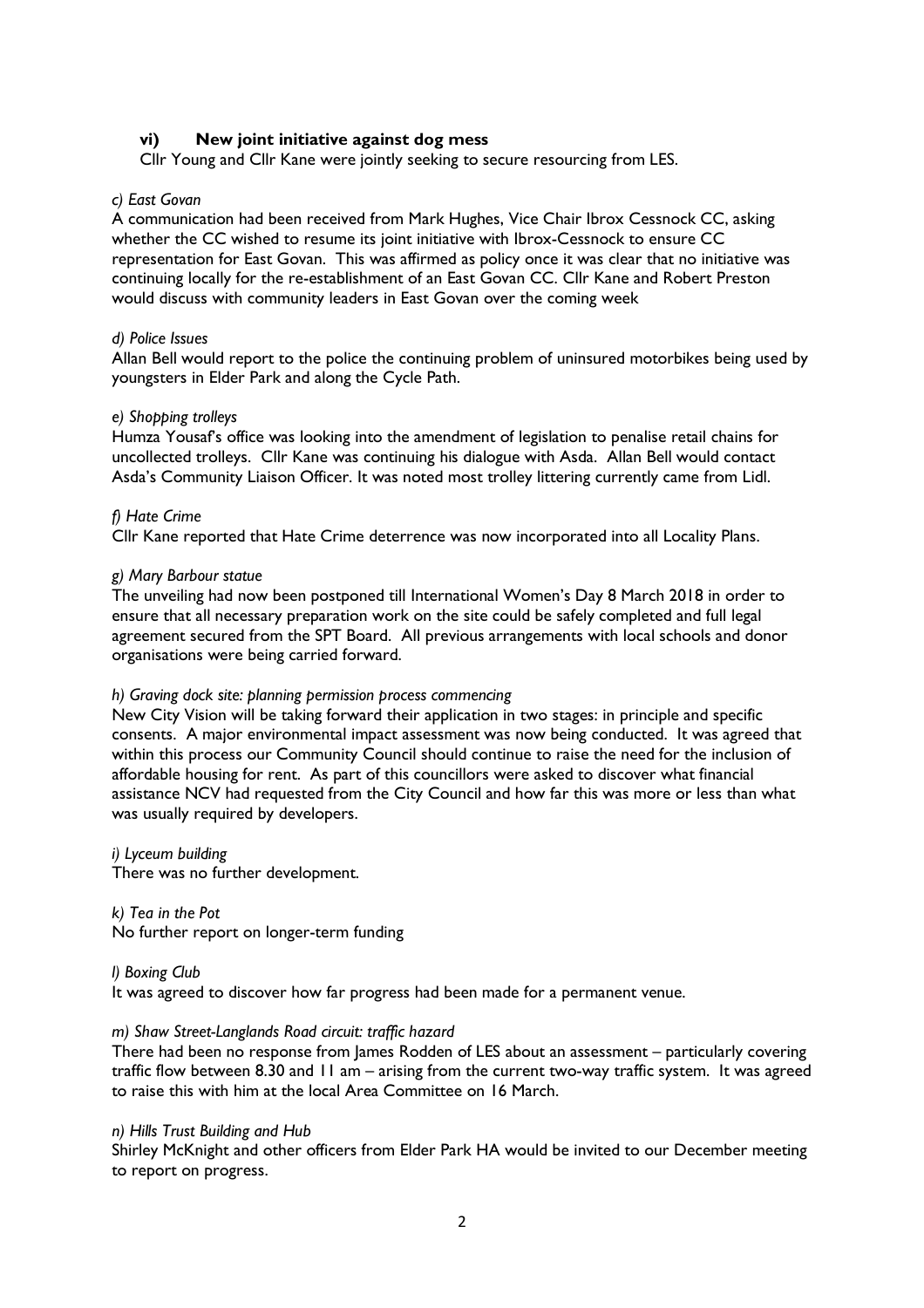## **3. POLICE REPORT**

No police representative was present.

## **4. COMMUNITY COUNCIL ORGANISATION**

### **a) Accounts**

The accounts had been prepared for audit and our Chair agreed to request assistance from Elderpark HA.

### **b) Changing signatures on the bank account with the Royal Bank of Scotland**

Our Secretary had, with great difficulty, succeeded in securing the necessary forms and signatures would now be changed.

### **c) Govan Letter**

A draft was tabled. It was agreed to reword the lead article on the Mary Barbour statue (JK), to include awards to EPHA and to make certain other corrections. It was agreed to go to print this month and to have available for Govan Loves Christmas on 6 December.

### **d) Community Council responsibilities**

Danny O'Neill agreed to establish a twitter account using materials from the minutes and relevant sources of local news. Other new members were asked to consider what areas they might take up – in terms on planning, environment, publicity, youth liaison.

### **5. PLANNING**

There were no new applications

## **6. CORRESPONDENCE**

### **a) Govan Voice**

A new issue was now available from the Pearce Institute

### **b) Scottish Fire and Rescue Service**

The new Local Service Delivery Review Report was now available for scrutiny. It was agreed that the officers should scrutinise and assess whether any reductions in service were being introduced and report to the December meeting

### **c) Glasgow Housing Association**

Notification of Christmas Fayre

### **d) Film on Graving Dock**

Ian McGilvary had written to notify the showing of the film on 21st November at 7 p.m in the Pearce Institute: our Secretary would attend.

## **7. COUNCILLORS' AND ELECTED MEMBERS REPORTS**

### **Chris Stephens MP**

 A communication was received from Chris reporting recent interventions in Parliament. This covered:

 *Shipbuilding on the Clyde 10 and 23 October*: ministerial responses gave no commitments or substantive answers

*Universal Credit 18 and 24 October*: impact of new system –concession won on free phone